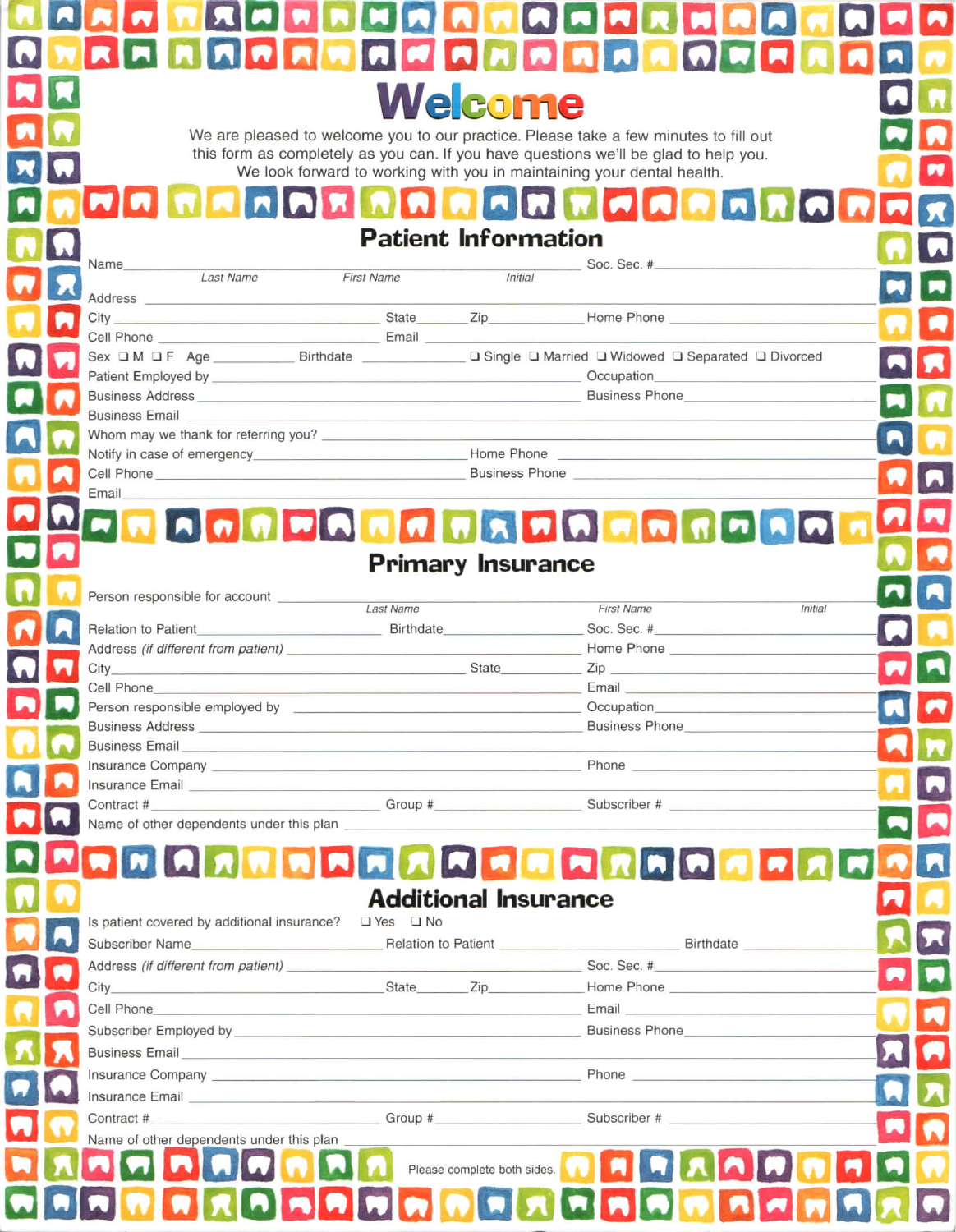|                                                                                            | What would you like us to do today?<br>Mhat would you like us to do today?                                                                                                                                                                                                                                                  |                                                                                                                       |                                                                 |
|--------------------------------------------------------------------------------------------|-----------------------------------------------------------------------------------------------------------------------------------------------------------------------------------------------------------------------------------------------------------------------------------------------------------------------------|-----------------------------------------------------------------------------------------------------------------------|-----------------------------------------------------------------|
|                                                                                            |                                                                                                                                                                                                                                                                                                                             | <u> 1950 - Johann Barn, mars ann an t-Amhain an t-Amhain an t-Amhain an t-Amhain an t-Amhain an t-Amhain an t-Amh</u> |                                                                 |
|                                                                                            | Dentist's Email Phone                                                                                                                                                                                                                                                                                                       |                                                                                                                       |                                                                 |
|                                                                                            |                                                                                                                                                                                                                                                                                                                             |                                                                                                                       |                                                                 |
| $\Box$ $Y$ $\Box$ N Bad breath                                                             | Check (√) yes or no if you have had problems with any of the following:<br>□Y □N Bleeding gums     □Y □N Grinding or clenching teeth □Y □N Sensitivity to cold □Y □N Sensitivity when biting<br>OY ON Clicking or popping jaw OY ON Loose teeth or broken fillings OY ON Sensitivity to hot OY ON Sores or growths in mouth |                                                                                                                       |                                                                 |
|                                                                                            |                                                                                                                                                                                                                                                                                                                             |                                                                                                                       |                                                                 |
|                                                                                            | How do you feel about the appearance of your teeth? _____________________________                                                                                                                                                                                                                                           |                                                                                                                       |                                                                 |
|                                                                                            | Have you ever experienced an adverse reaction during or in conjunction with a medical or dental procedure? $\Box Y \Box N$                                                                                                                                                                                                  |                                                                                                                       |                                                                 |
|                                                                                            | Other information about your dental health or previous treatment                                                                                                                                                                                                                                                            |                                                                                                                       |                                                                 |
|                                                                                            |                                                                                                                                                                                                                                                                                                                             |                                                                                                                       |                                                                 |
|                                                                                            | <b>Medical History</b>                                                                                                                                                                                                                                                                                                      |                                                                                                                       |                                                                 |
|                                                                                            |                                                                                                                                                                                                                                                                                                                             | <b>Phone</b>                                                                                                          |                                                                 |
|                                                                                            |                                                                                                                                                                                                                                                                                                                             |                                                                                                                       |                                                                 |
|                                                                                            |                                                                                                                                                                                                                                                                                                                             |                                                                                                                       |                                                                 |
| If yes, describe _                                                                         |                                                                                                                                                                                                                                                                                                                             |                                                                                                                       |                                                                 |
|                                                                                            |                                                                                                                                                                                                                                                                                                                             |                                                                                                                       |                                                                 |
| Are you currently under physician care? $\Box Y \Box N$                                    |                                                                                                                                                                                                                                                                                                                             |                                                                                                                       |                                                                 |
| Have you ever had a blood transfusion? $\Box Y \Box N$                                     |                                                                                                                                                                                                                                                                                                                             | If yes, give approximate dates                                                                                        |                                                                 |
|                                                                                            |                                                                                                                                                                                                                                                                                                                             |                                                                                                                       |                                                                 |
|                                                                                            | Have you ever used a bisphosphonate medication? Brand names include Fosamax, Actonel, Atelvia, Didronel and Boniva. $\Box Y \Box N$                                                                                                                                                                                         |                                                                                                                       |                                                                 |
|                                                                                            | Women: Are you pregnant? DY DN Nursing? DY DN                                                                                                                                                                                                                                                                               | Taking birth control pills? $\Box Y \Box N$                                                                           |                                                                 |
|                                                                                            | Check $(\checkmark)$ yes or no whether you have had any of the following:                                                                                                                                                                                                                                                   |                                                                                                                       |                                                                 |
| DY DN AIDS/HIV Positive DY DN Cough, persistent                                            |                                                                                                                                                                                                                                                                                                                             | $\Box$ Y $\Box$ N Jaw pain                                                                                            | $\Box Y \Box N$ Shingles                                        |
| UY UN Anaphylaxis UY UN Cough up blood                                                     |                                                                                                                                                                                                                                                                                                                             | □ Y □ N Kidney disease or<br>malfunction                                                                              | $\Box Y \Box N$ Shortness of breath                             |
| <b>DY DIN</b> Anemia                                                                       | <b>DY DN Diabetes</b>                                                                                                                                                                                                                                                                                                       | $\Box Y \Box N$ Liver disease                                                                                         | $\Box Y \Box N$ Skin rash<br><b>コ</b> Y <b>コ</b> N Spina Bifida |
| UY UN Arthritis, Rheumatism UY UN Epilepsy<br>□Y □N Artificial heart valves □Y □N Fainting |                                                                                                                                                                                                                                                                                                                             | $\Box Y \Box N$ Material allergies                                                                                    | $\Box$ Y $\Box$ N Stroke                                        |
| $\Box$ Y $\Box$ N Artificial joints                                                        | <b>DY DIN</b> Food allergies                                                                                                                                                                                                                                                                                                | (latex, wool, metal,<br>chemicals)                                                                                    | ⊔Y □ N Surgical implant                                         |
| ⊒Y ⊒ N Asthma                                                                              | <b>コ</b> Y <b>コ</b> N Glaucoma                                                                                                                                                                                                                                                                                              | $\Box$ Y $\Box$ N Mitral valve prolapse                                                                               | □ Y □ N Swelling of feet                                        |
| □ Y □ N Atopic (allergy prone)                                                             | $\Box$ Y $\Box$ N Headaches                                                                                                                                                                                                                                                                                                 | <b>UY UN Nervous problems</b>                                                                                         | or ankles                                                       |
| <b>OY ON Back problems</b>                                                                 | <b>JY JN</b> Heart murmur                                                                                                                                                                                                                                                                                                   | □ Y □ N Pacemaker/                                                                                                    | N Thyroid disease or<br>malfunction                             |
| <b>OY ON Blood disease</b>                                                                 | <b>IV IN Heart problems</b><br>Describe                                                                                                                                                                                                                                                                                     | Heart surgery                                                                                                         | $\Box$ Y $\Box$ N Tobacco habit                                 |
| <b>JY JN Cancer</b><br>□ Y □ N Chemical dependency                                         | □Y □ N Hemophilia/                                                                                                                                                                                                                                                                                                          | □ Y □ N Psychiatric care                                                                                              | $\Box$ Y $\Box$ N Tonsillitis                                   |
| ⊔Y □ N Chemotherapy                                                                        | Abnormal bleeding                                                                                                                                                                                                                                                                                                           | □ Y □ N Rapid weight gain or loss<br>□ Y □ N Radiation treatment                                                      | <b>OY ON Tuberculosis</b>                                       |
| □ Y □ N Circulatory problems                                                               | $\Box Y$ $\Box N$ Herpes                                                                                                                                                                                                                                                                                                    | $\Box$ Y $\Box$ N Respiratory disease                                                                                 | <b>UY ON Ulcer/Colitis</b>                                      |
| □ Y □ N Cortisone treatments                                                               | $\Box Y \Box N$ Hepatitis                                                                                                                                                                                                                                                                                                   | □ Y □ N Rheumatic/Scarlet fever                                                                                       | □ Y □ N Venereal disease                                        |
| Is patient currently taking any medications? If yes, list all:                             | □ Y □ N High blood pressure                                                                                                                                                                                                                                                                                                 | Does patient have drug allergies? If yes, list all:                                                                   |                                                                 |

I have reviewed the information on this questionnaire, and it is accurate to the best of my knowledge. I understand that this information will be used by the dentist to help determine appropriate and healthful dental treatment. If there is any change in my medical status, I will inform the dentist. I authorize the insurance company indicated on this form to pay to the dentist all insurance benefits otherwise payable to me for services

rendered. I authorize the use of this signature on all insurance submissions.

I authorize the dentist to release all information necessary to secure the payment of benefits. I understand that I am financially responsible for all charges whether or not paid by insurance.

Date

#80-243 R1

Signature

**PERSON** 

**A C C C C C C C C C C C C C C** 

Payment is due in full at time of treatment, unless prior arrangements have been approved.

©SmartPractice<sup>®</sup> All rights reserved.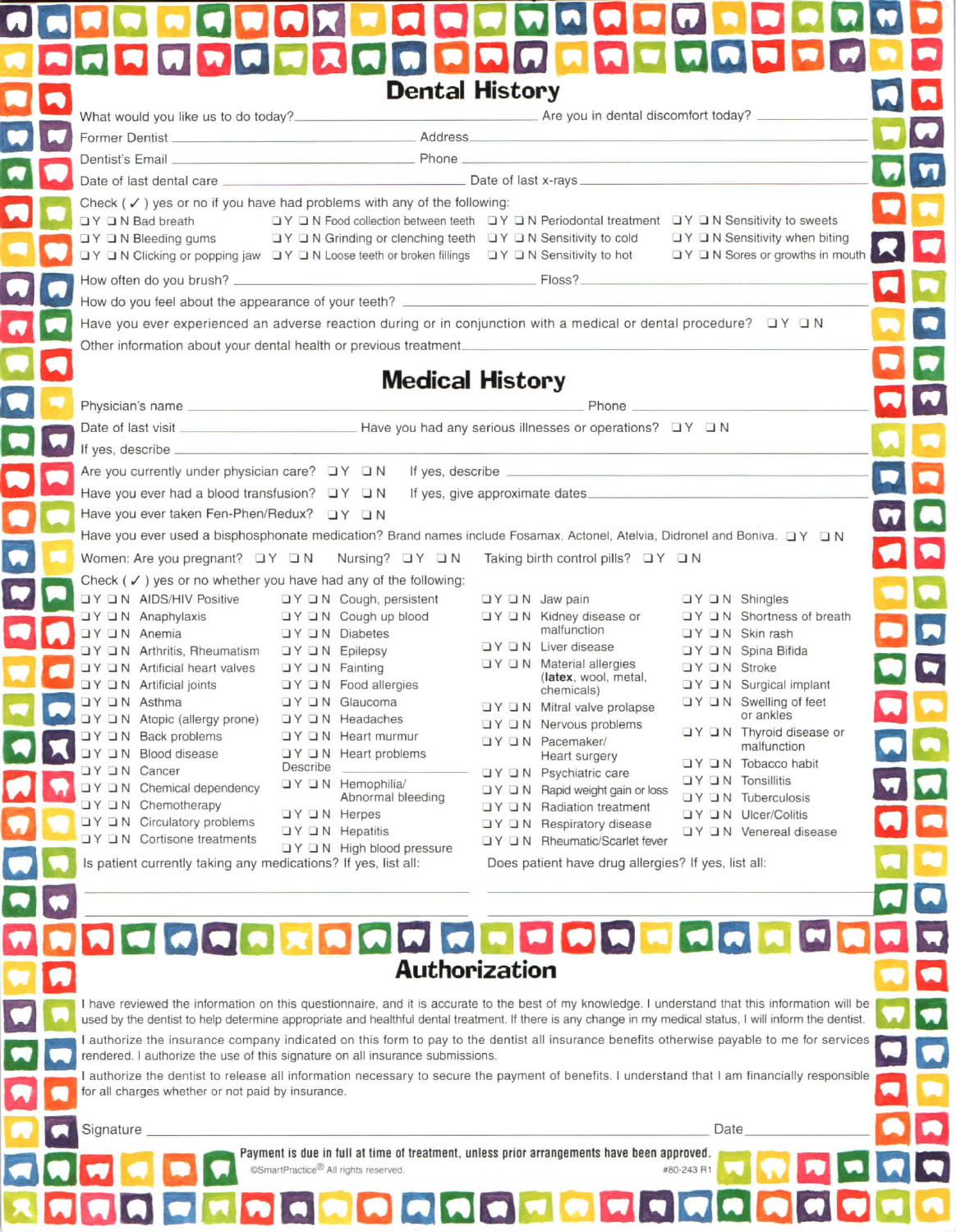#### **Notice of Privacy Practices**

*This notice describes how your health information may be used and disclosed and how you can get access to this information. Please review it carefully.*

#### Our pledge regarding your protected health information (PHI):

We are committed to protecting the privacy of all health information we create and maintain as a result of the health care we provide you. Your "protected health information" (PHI) includes information about your past, present or future health, health care we provide you and payment for your health care contained in the record of care and services provided by Appalachian Family Dentistry health care facilities. The purpose of this Notice is to explain who, what, when, where, and why your PHI may be used or disclose, and assist you in making informed decisions when authorizing anyone to use or disclose your PHI.

#### Your rights regarding your protected health information:

-To request in writing to the treatment area a restriction on the uses and disclosures of PHI as described in this Notice. We are not required to agree to the restriction you request. We may not be able to comply with your request in certain situations, which include emergency treatment, disclosures to the Secretary of the Department of Health and Human Services and uses and disclosures that do not require your authorization.

-To obtain a paper copy of this Notice and upon written request with the reasons supporting the request. We may deny your request if a) the record was not created by us; b) the record is not part of the health information used to make decisions about you; c) we believe the record is correct and complete; or d) you would not have the right to inspect and copy the record as described herein.

-To request in writing to the Privacy Officer a written list of disclosures we made of your health information, except that we are not required to account for disclosures for purposes of treatment, payment, operations, directory notification, disaster relief, as allowed under certain circumstances by law or pursuant to your authorization.

-To request in writing to the treatment area that we communicate with you by a specific method and at a specific location. We will typically communicate with you in person; or by letter or telephone.

-To revoke your authorization to use or disclose PHI at any time except, unless your authorization was obtained as a condition of obtaining insurance coverage, and except to the extent your PHI has already been disclosed pursuant to your authorization. Your revocation request must be made in writing to the person/facility where you originally filed your authorization.

#### Our responsibilities:

We are required by law to:

-Maintain the privacy of your PHI and provide you with notice of our legal duties and privacy practices with respect to PHI.

-Abide by the terms of the Notice currently in effect. We have the right to change our Notice of Privacy Practices and we will apply the change to all of your PHI, including information obtained prior to the change.

-Post notice of any changes to our Privacy Practices in the lobby and make a copy available to you upon request.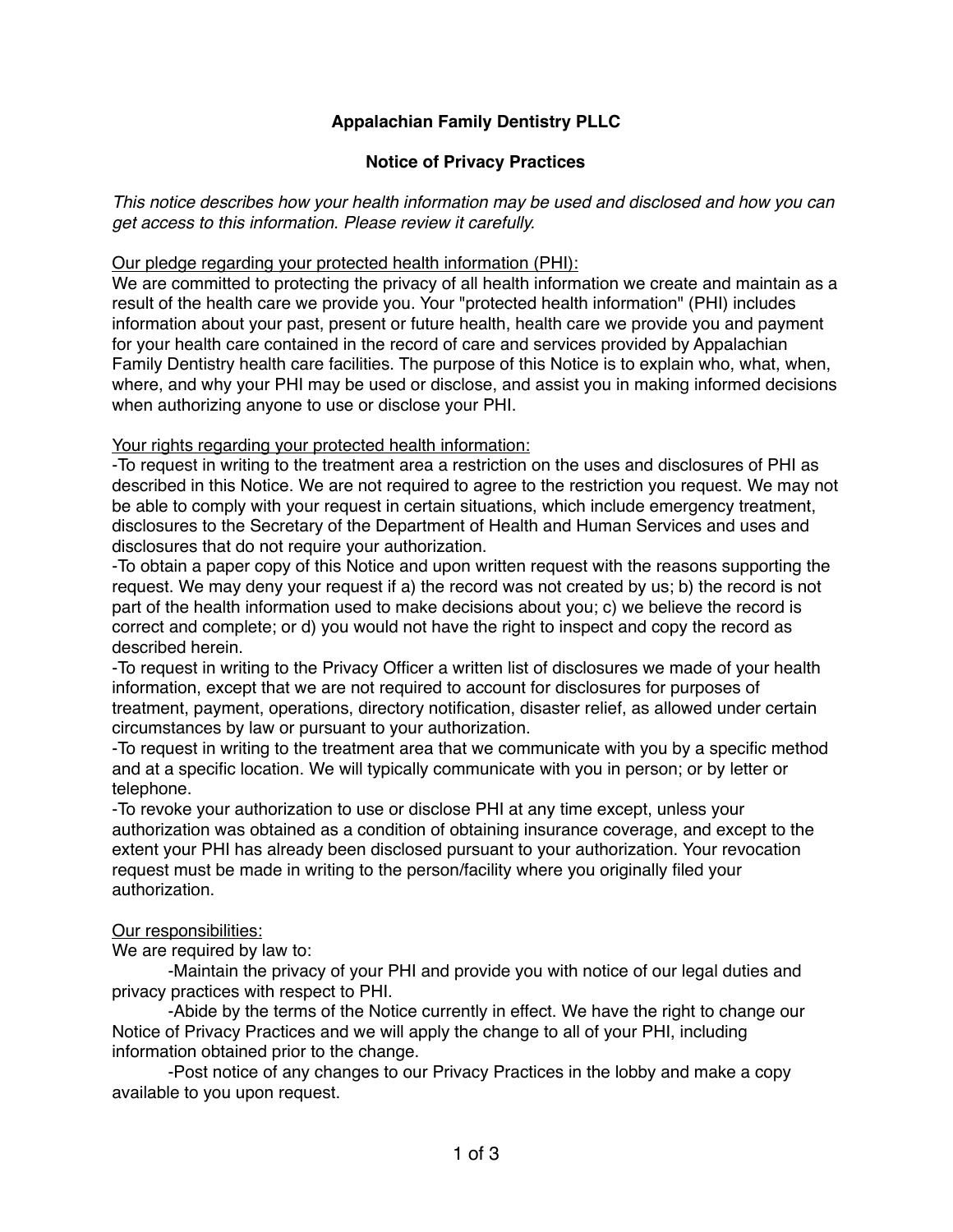#### Contact for questions/complaints/requests:

Direct your questions, complaints, and requests made pursuant to this Notice to: Carly Tipton, D.M.D., Appalachian Family Dentistry, 1213 W G St Elizabethton, TN 37643 (423) 543-2755.

#### How we may use and disclose your PHI:

We may use and disclose your PHI for the following purposes:

#### -*Treatment*:

We may use and disclose your PHI to anyone involved in the provision of health care to you, including for example, physicians, nurse practitioners, nurses, and other medical professionals. We may also disclose your PHI to outside medical professionals and staff as deemed necessary for your health care.

#### -*Payment*:

We may use and disclose your PHI to billing and collection agencies, insurance companies and health plans to collect payment for our services.

#### -*Health Care Operations*:

We may use and disclose your PHI for our own health care operations. For example, we may use your PHI to assess your care in an effort to improve the quality of our service to you or to evaluate the skills, qualifications, and performance of our health care providers. In addition, our accountants, auditors, and attorneys may use your PHI to assist our compliance with the law.

#### -*Business Associates*:

There are some services provided to our organization through contracts with business associates, such as laboratory and radiology services. We may disclose your health information to our business associates so that they can perform these services. We require the business associates to safeguard your information to our standards.

#### *-Individuals involved with your care:*

We may disclose your PHI to family or others identified by you or who is involved in your care or payment for your care. We may also notify a family member, or another person responsible for your care, about your location and general condition, unless you object by contacting the caregiver at he facility providing your care.

*-Legally required disclosures and public health:*

We may disclose PHI as required by the law, including to government officials to prevent or control disease, to report child, adult, or spouse abuse, to report reactions or problems with products, and to report births and deaths.

#### *-Health Oversight Activities:*

We may disclose your PHI to a federal or state oversight agency that is authorized to oversee our operations.

*-Workers compensation:*

We may disclose PHI for workers compensation or similar programs.

*-Serious threats to health and safety:*

We may disclose PHI if necessary to prevent or reduce the risk of a serious or imminent threat to the health or safety of an individual or the general public.

#### *-Law enforcement and subpoenas:*

We may disclose PHI to law enforcement such as limited information for identification and location purposes, or information regarding suspected victims of crime, including crimes committed on our premises. We may also disclose PHI to others as required by court or administrative order, or in response to a valid summons or subpoena.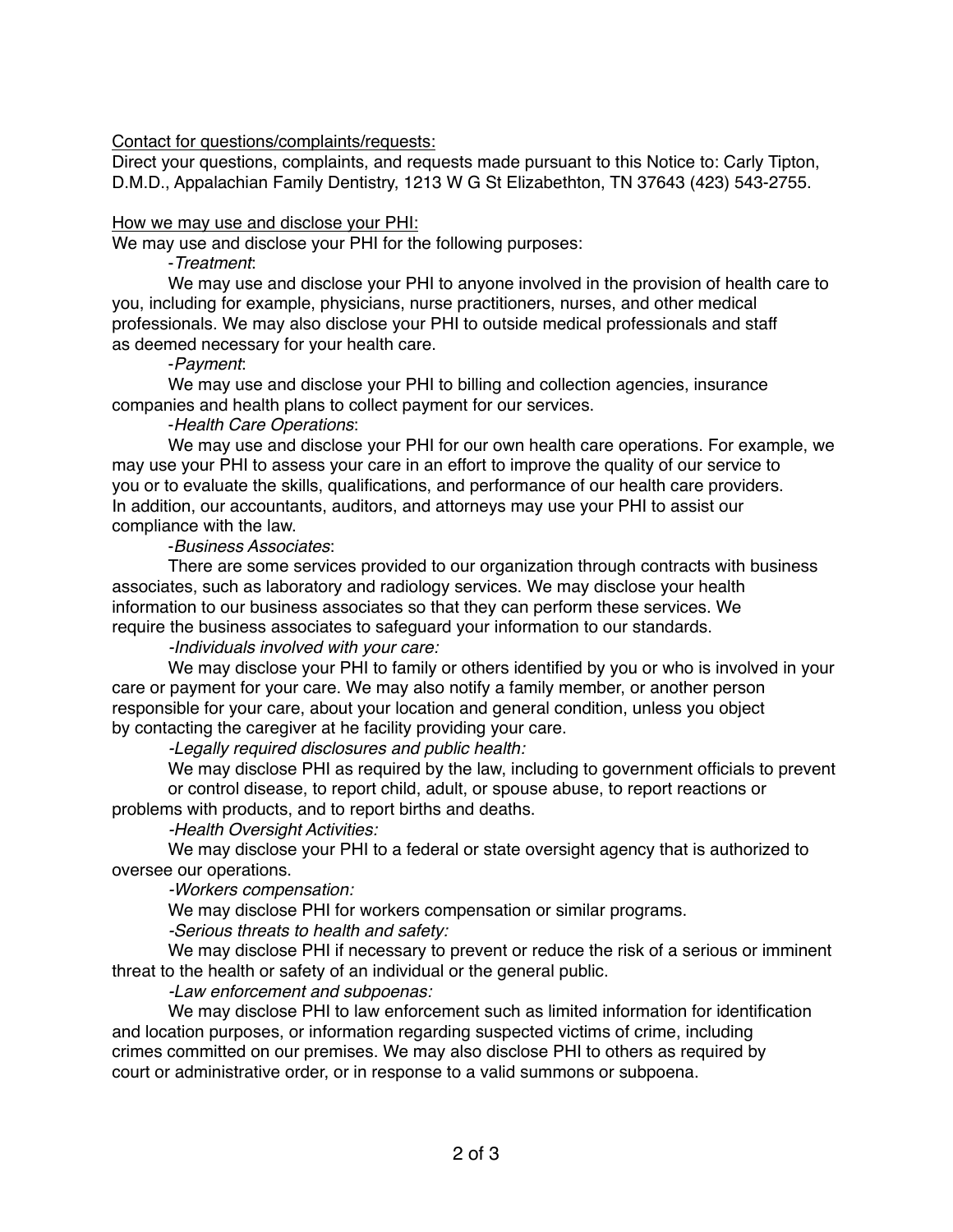#### *-Inmates:*

We may dispose your PHI to a correctional facility which has custody of you if necessary a) to provide health care to you; b) for the health and safety of others; or c) for the safety and security of the correctional facility.

*-Information regarding decedents:*

We may disclose PHI regarding a deceased person to 1)coroners and medical examiners to identify cause of death or other duties; 2) funeral directors for their required duties; or 3) to procurement organizations for purposes of organ and tissue donation.

## *-Research:*

We may also disclose PHI where the disclosure is solely for the purpose of designing a study, or where the disclosure concerns decedents, or an institution review board or privacy board has determined that obtaining authorization is not feasible and protocols are in pace to ensure the privacy of your health information. In all other situations, we may disclose PHI for research purposes with your authorization.

#### *-Marketing and Fund Raising:*

We may contact you with information about treatment alternatives or other health related benefits and services that may be of interest to you. We may also contact you as part of a fund raising effort.

#### *-Appointment Reminders:*

We may use and disclose your PHI to provide a reminder to you about an appointment. *-Treatment Alternatives:*

We may use and disclose your PHI to contact you about treatment alternatives that may be of interest to you.

#### Disclosures requiring authorization:

All other disclosures of your PHI will only be made pursuant to your written authorization, which you have the right to revoke at any time, except to the extent we have already made disclosures pursuant to your authorization.

#### Changes to this notice:

We reserve the right to change the terms of this Notice and to make new Notice provisions effective for all PHI we maintain by posting the revised Notice at our facilities, making copies of the revised Notice upon request, or posting the revised Notice to our website.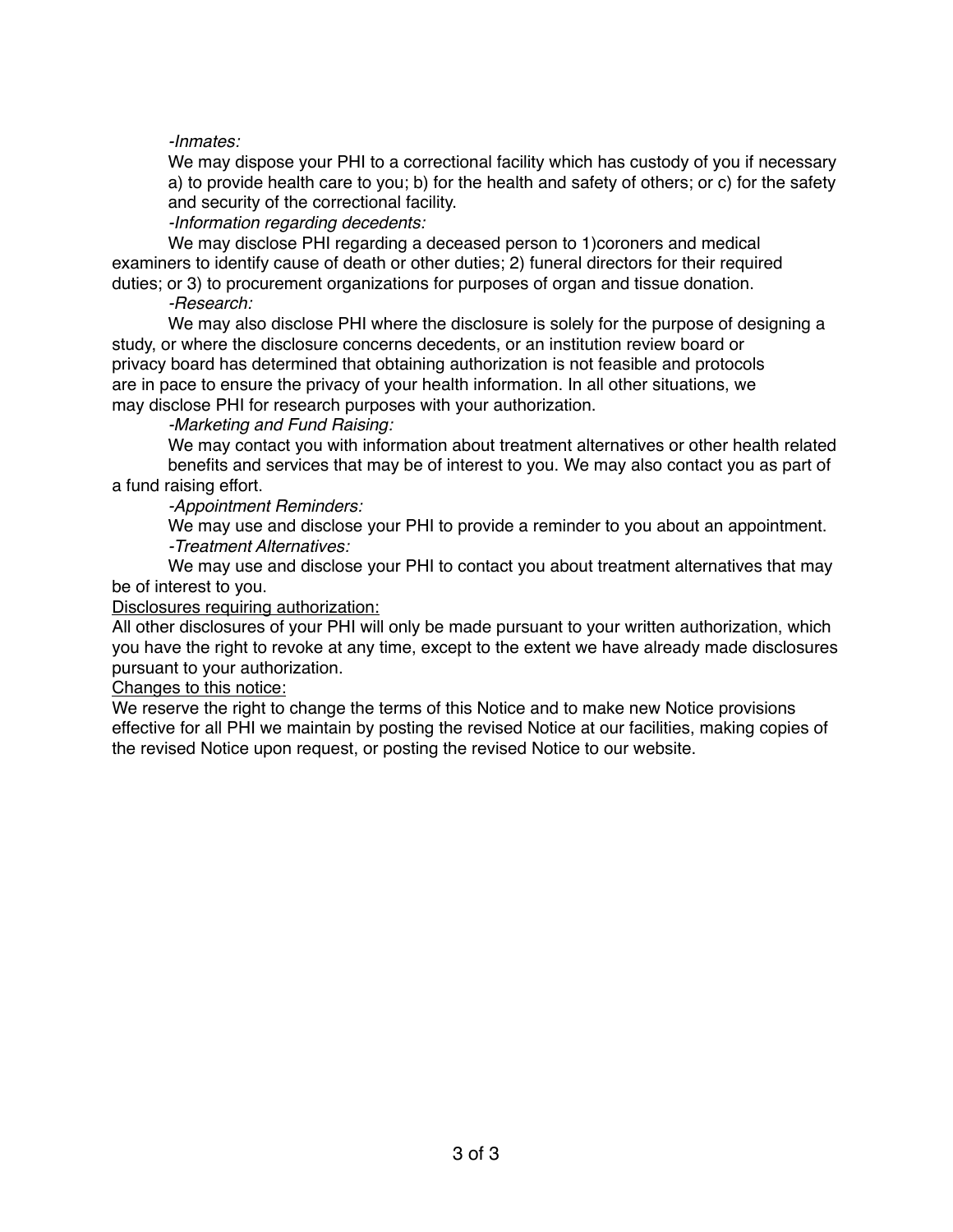## **Receipt of Notice of Privacy Practices**

I understand that as part of my healthcare, Appalachian Family Dentistry originates and maintains health records. These health records describe my health history, symptoms, examination and test results, diagnoses, treatment, and any plans for future care or treatment. I understand that this information serves as:

-a basis for planning my care and treatment

 -a means of communication among the many health professionals who contribute to my care

 -a source of information for applying my diagnosis and medical treatment information to my bill

 -a means by which a third-party payer (i.e. insurance company) can verify that services billed were actually provided

 -and a tool for routine healthcare operations such as assessing quality and reviewing the competence of healthcare professionals

Appalachian Family Dentistry's Notice of Privacy Practices gives a more complete description of how my health information may be used or disclosed. The Notice also explains my rights regarding my personal health information, including the right to access my own records and the right to request as to how my health information is used and disclosed.

I understand that it is my responsibility to notify Appalachian Family Dentistry regarding any restrictions to disclosure of my health information regarding this or any subsequent visit.

I have been provided with a Notice of Privacy Practices and have been given the opportunity to review this Notice.

 $\mathcal{L}_\mathcal{L} = \{ \mathcal{L}_\mathcal{L} = \{ \mathcal{L}_\mathcal{L} = \{ \mathcal{L}_\mathcal{L} = \{ \mathcal{L}_\mathcal{L} = \{ \mathcal{L}_\mathcal{L} = \{ \mathcal{L}_\mathcal{L} = \{ \mathcal{L}_\mathcal{L} = \{ \mathcal{L}_\mathcal{L} = \{ \mathcal{L}_\mathcal{L} = \{ \mathcal{L}_\mathcal{L} = \{ \mathcal{L}_\mathcal{L} = \{ \mathcal{L}_\mathcal{L} = \{ \mathcal{L}_\mathcal{L} = \{ \mathcal{L}_\mathcal{$ 

 $\mathcal{L}_\mathcal{L} = \{ \mathcal{L}_\mathcal{L} = \{ \mathcal{L}_\mathcal{L} = \{ \mathcal{L}_\mathcal{L} = \{ \mathcal{L}_\mathcal{L} = \{ \mathcal{L}_\mathcal{L} = \{ \mathcal{L}_\mathcal{L} = \{ \mathcal{L}_\mathcal{L} = \{ \mathcal{L}_\mathcal{L} = \{ \mathcal{L}_\mathcal{L} = \{ \mathcal{L}_\mathcal{L} = \{ \mathcal{L}_\mathcal{L} = \{ \mathcal{L}_\mathcal{L} = \{ \mathcal{L}_\mathcal{L} = \{ \mathcal{L}_\mathcal{$ 

Signature of Patient or Legal Representative Date

Witness Date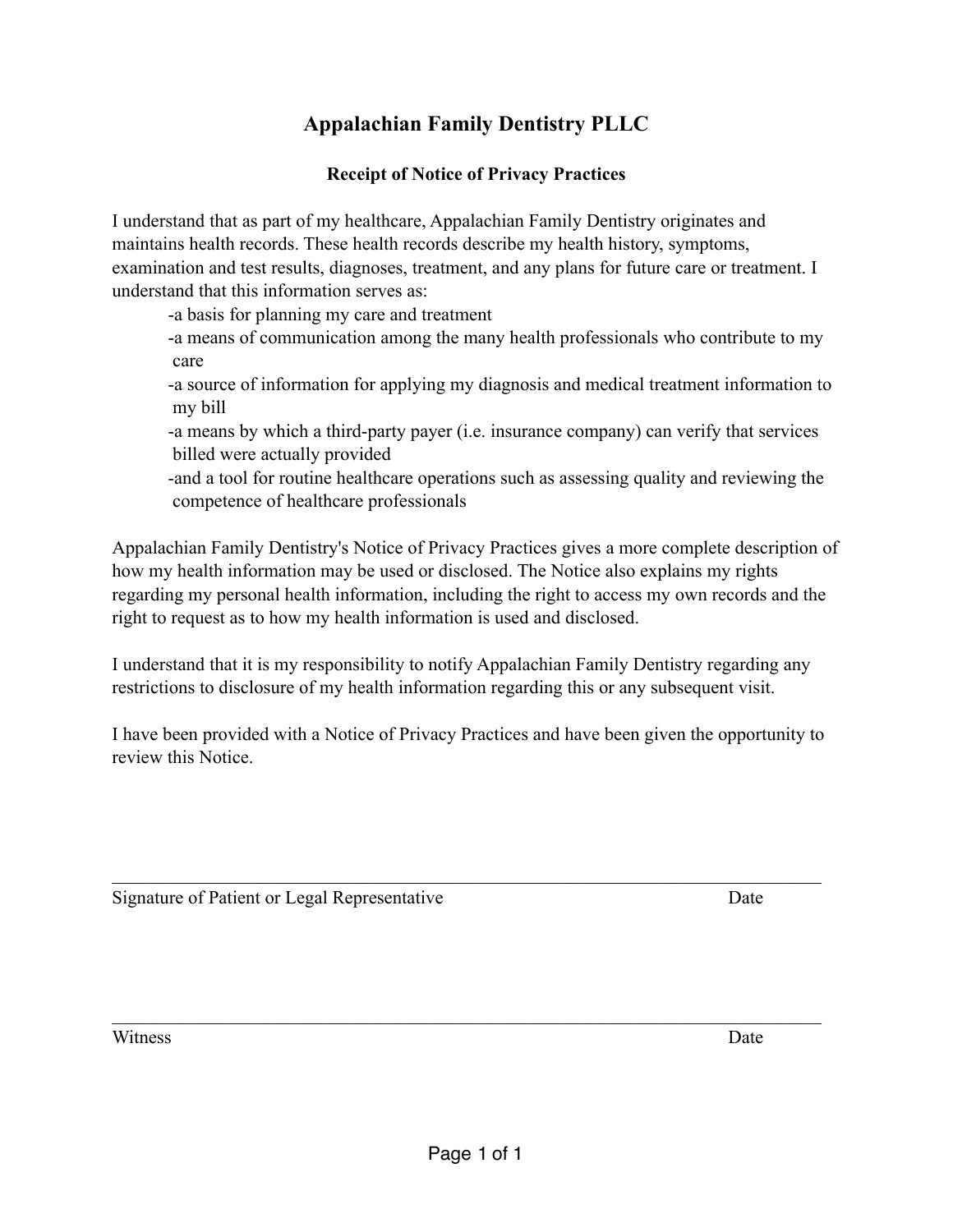# Insurance and Payment Guarantee Form

The responsibility for payment of our services is the direct obligation of the patient, regardless of insurance. We will bill your dental insurance company for services on the date that treatment was rendered, provided you have given us complete and accurate information. We will bill insurances on your behalf for those companies that you provided, and those companies ONLY, on the day of service. **We will not accept and file insurances for treatment that has already been completed.** Be aware that dual insurance coverage does not always mean 100% coverage and/or full payment of your bill. Many companies have a dual benefit exclusion clause; therefore, you may have a balance due here.

Necessary information for proper filing of dental insurance includes: insured's name, date of birth, employer, often times the social security number (yes, many insurance companies still use the social security number as the ID#), member ID#, insurance company's name, your address, phone number, and group number. Please do not ask us to call your employer to get your personal insurance information for you. By law, they are not permitted under the HIPPA Act to give an outside party (us) any of your personal information.

Though we may have some knowledge of your coverage, the number of policies and dental plans number in the thousands. We are unable to keep current with all of them, as they change frequently. **Therefore, it is your responsibility to advise us of any insurance changes prior to treatment being rendered.** Changes normally occur annually, usually at the beginning of the new year. You and your employer have purchased this policy, and the final decisions regarding their obligation for payment of services is between you and the insurance carrier.

Also keep in mind just because you have \$1000, \$1500, or \$2000 in benefits does not mean all services are covered. In most cases, the insurance company only covers a percentage of the procedure. Many insurance companies exclude some services and each contract is different.

**I hereby guarantee the payment of the bill for services rendered. I further guarantee to pay, in addition to the other amounts herein provided, a 35% fee for collection fee, court costs, attorney fees, and any other expenses incurred for the purpose of collection.**

\_\_\_\_\_\_\_\_\_\_\_\_\_\_\_\_\_\_\_\_\_\_\_\_\_\_\_\_\_\_\_\_\_\_\_\_\_\_\_\_\_\_\_\_\_\_\_\_\_\_\_\_\_\_\_\_\_\_\_\_\_\_\_\_\_\_\_\_\_\_\_\_\_\_\_\_ **Responsible Party**

\_\_\_\_\_\_\_\_\_\_\_\_\_\_\_\_\_\_\_\_\_\_\_\_\_\_\_\_\_\_\_\_\_\_\_\_\_\_\_\_\_\_\_\_\_\_\_\_\_\_\_\_\_\_\_\_\_\_\_\_\_\_\_\_\_\_\_\_\_\_\_\_\_\_\_\_ **Date** 

\_\_\_\_\_\_\_\_\_\_\_\_\_\_\_\_\_\_\_\_\_\_\_\_\_\_\_\_\_\_\_\_\_\_\_\_\_\_\_\_\_\_\_\_\_\_\_\_\_\_\_\_\_\_\_\_\_\_\_\_\_\_\_\_\_\_\_\_\_\_\_\_\_\_\_\_ **Witness**